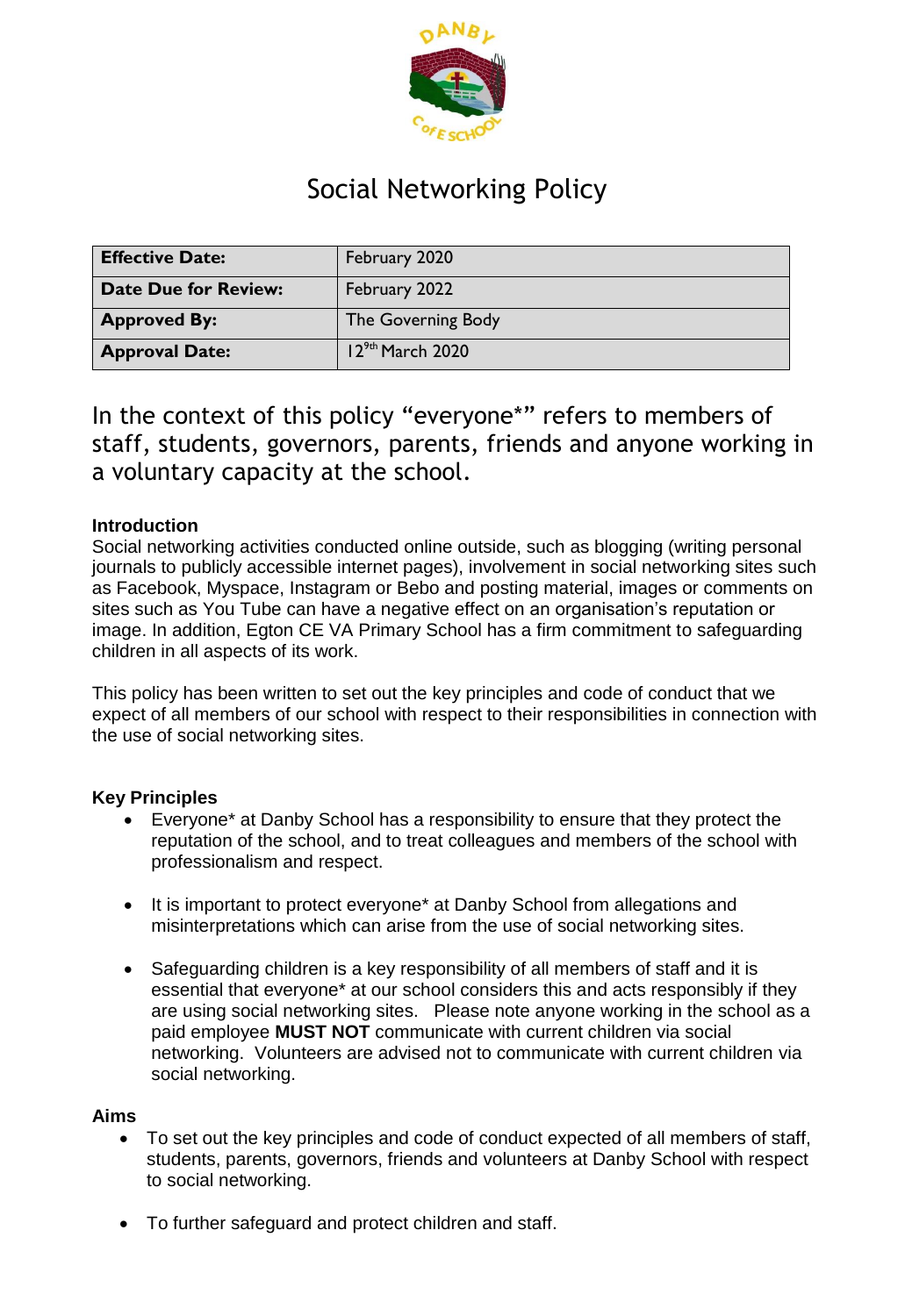## **Code of Conduct for Everyone\* at Danby School – Social Networking**

The following are **not considered acceptable** at Danby School:

- The use of the school's name, logo, or any other published material without written prior permission from the Headteacher. This applies to any published material including the internet or written documentation.
- The posting of any communication or images which links the school to any form of illegal conduct or which may damage the reputation of the school. This includes defamatory comments.
- The disclosure of confidential or business-sensitive information; or the disclosure of information or images that could compromise the security of the school.
- The posting of any images of employees, children, governors or anyone directly connected with the school whilst engaged in school activities without the express permission of the school or parents and carers of children involved.

#### **In addition to the above everyone\* at Danby School must ensure that they:**

- Do not make any derogatory, defamatory, rude, threatening or inappropriate comments about the school, or anyone at or connected with the school.
- Use social networking sites responsibly and ensure that neither their personal/professional reputation, or the school's reputation is compromised by inappropriate postings.
- Are aware of the potential of on-line identity fraud and to be cautious when giving out personal information about themselves which may compromise their personal safety and security.

#### **Potential and Actual Breaches of the Code of Conduct**

- In instances where there has been a breach of the above Code of Conduct, the following will apply: Any breaches of this policy will be fully investigated. Where it is found that there has been a breach of the policy this may result in action being taken under the Disciplinary Procedure (Staff). A breach of this policy will be considered to be a serious disciplinary offence (Staff) which is also contrary to the school's ethos and principles.
- The Governing Body will take appropriate action in order to protect the school's reputation and that of its staff, parents, governors, children and anyone else directly linked to the school.
- The Governing Body will seek legal advice as appropriate.

Parents and Friends are reminded that our school social media is a one-way communication tool with parents to inform them of the learning taking place in their child's class. This page is to be strictly used as a one way communication tool with parents. It is not a discussion forum. Any parents who use it to speak negatively about the school will be blocked and banned from the page. We encourage parents to read our Social Media Policy. If parents feel they need to discuss any issues, please contact the school directly on 01287 660345.